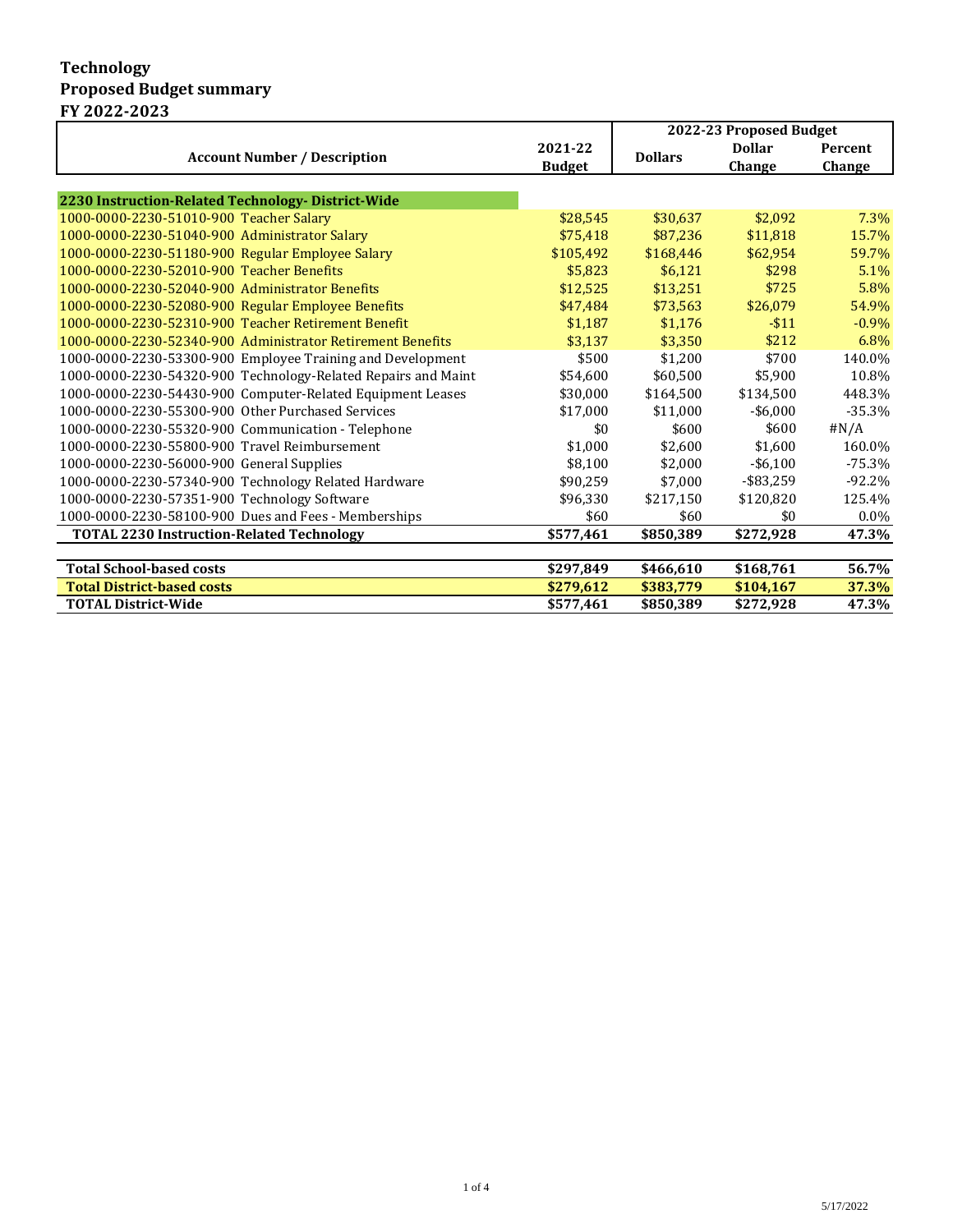## **Instructional Technology Proposed Salaries and Benefits FY 2022-23**

|                                       |                           |                                 |            | <b>Hours</b> | <b>Ed Techs</b> |         | <b>Budgeted</b> |                     |
|---------------------------------------|---------------------------|---------------------------------|------------|--------------|-----------------|---------|-----------------|---------------------|
|                                       |                           |                                 | School     | per          | under 35        | Hours   | Days Per        | <b>Total Salary</b> |
| <b>Employee</b>                       | Position                  | Cost Center                     | <b>FTE</b> | week         | hours           | Per Day | Year            | and Benefits        |
| Linda D. Trenholm                     | Director of Technology    | <b>Instructional Technology</b> | 1.0        |              |                 |         | 220             | \$93.542            |
| Elizabeth A. Bianchi                  | Teacher/IT Support        | <b>Instructional Technology</b> | 0.5        |              |                 |         | 91              | \$38,036            |
| Matthew F. Kopishke                   | <b>Technology Support</b> | <b>Instructional Technology</b> |            | 40           |                 | 8       | 260             | \$72,436            |
| Melissa A. Corbett                    | <b>Technology Support</b> | <b>Instructional Technology</b> | -          | 32           |                 | 8       | 180             | \$62,441            |
| Wayne S. Barrows                      | <b>Technology Support</b> | <b>Instructional Technology</b> |            | 40           |                 | 8       | 260             | \$36,015            |
| Proposed new position                 | <b>Technology Support</b> | <b>Instructional Technology</b> |            | 40           |                 | 8       | 260             | \$72,221            |
| <b>Total Instructional Technology</b> |                           |                                 |            |              | \$374,692       |         |                 |                     |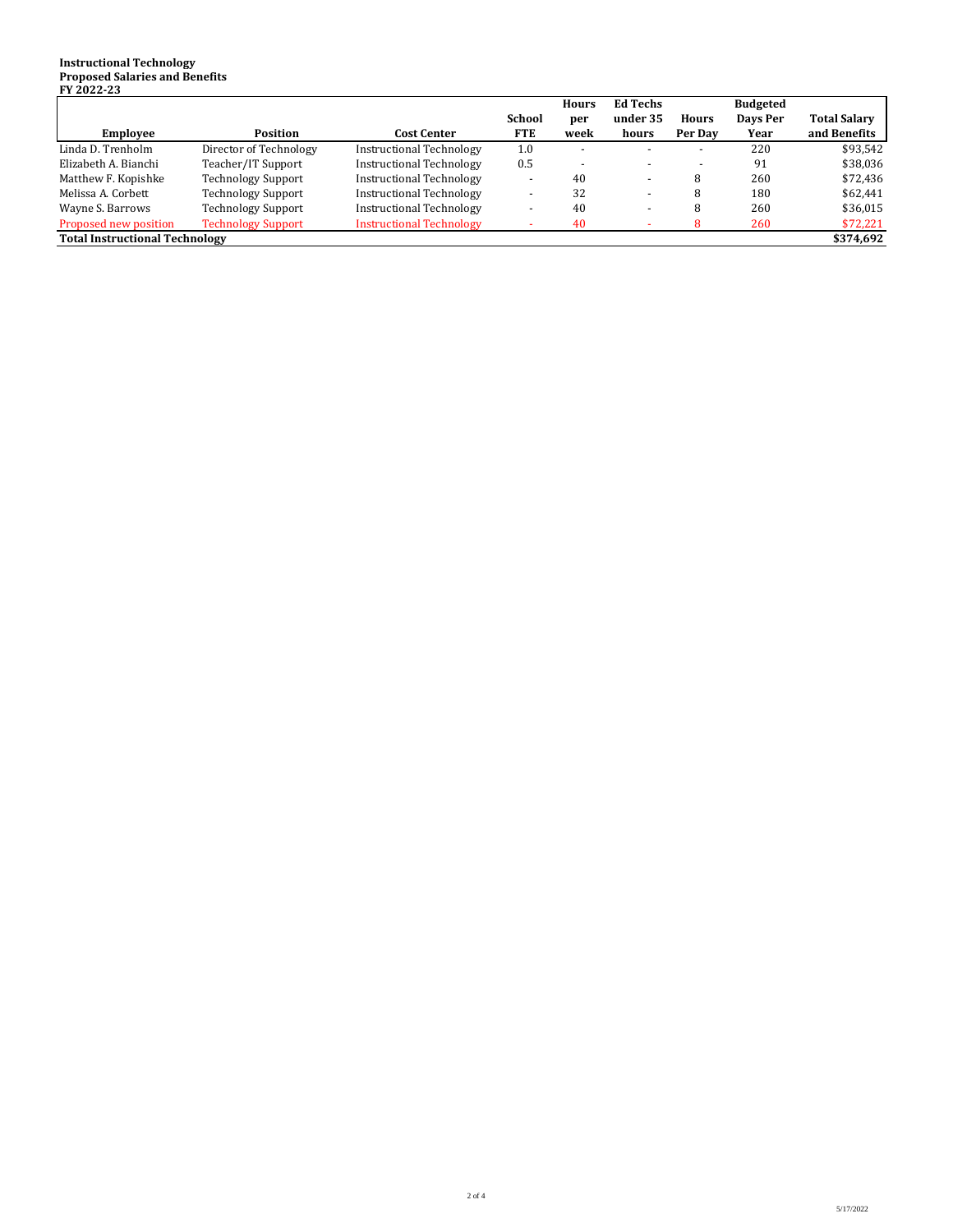|                                                            | <b>Item Description</b>                                                                                        | <b>Total</b>       |  |
|------------------------------------------------------------|----------------------------------------------------------------------------------------------------------------|--------------------|--|
|                                                            |                                                                                                                |                    |  |
| 2230 Instruction-Related Technology- District-Wide         |                                                                                                                |                    |  |
| 1000-0000-2230-53300-900 Employee Training and Development |                                                                                                                |                    |  |
|                                                            | <b>ACTEM</b> courses                                                                                           | \$1,200            |  |
|                                                            | <b>Total</b>                                                                                                   | \$1,200            |  |
|                                                            |                                                                                                                |                    |  |
|                                                            | 1000-0000-2230-54320-900 Technology Related Repairs/Maintenance<br>Peripherals - interactive (doc camera/ipad) | \$10,500           |  |
|                                                            | Peripheral - projection - TV or projector                                                                      | \$24,000           |  |
|                                                            | Network equipment                                                                                              | \$8,000            |  |
|                                                            | Support/Maintenance contracts                                                                                  | \$6,000            |  |
|                                                            | Auditorium projector                                                                                           | \$12,000           |  |
|                                                            | <b>Total</b>                                                                                                   | \$60,500           |  |
|                                                            |                                                                                                                |                    |  |
|                                                            | 1000-0000-2230-54430-900 Computer-Related Equipment Leases                                                     |                    |  |
|                                                            |                                                                                                                |                    |  |
|                                                            | Student devices                                                                                                | \$44,000           |  |
|                                                            |                                                                                                                |                    |  |
|                                                            | <b>Teaching Staff devices</b>                                                                                  | \$60,000           |  |
|                                                            | <b>Total</b>                                                                                                   | \$164,500          |  |
| 1000-0000-2230-55300-900 Communications                    |                                                                                                                |                    |  |
|                                                            | Consortium fee                                                                                                 | \$2,000            |  |
|                                                            | Network and safety evaluations                                                                                 | \$7,000            |  |
|                                                            | Student Information System, currently state supported                                                          | \$0                |  |
|                                                            | Network connnection support for families                                                                       | \$2,000            |  |
|                                                            | <b>Total</b>                                                                                                   | \$11,000           |  |
|                                                            |                                                                                                                |                    |  |
| 1000-0000-2230-55800-900 Travel Reimbursement              | Mileage for tech staff                                                                                         |                    |  |
|                                                            | <b>Total</b>                                                                                                   | \$2,600<br>\$2,600 |  |
|                                                            |                                                                                                                |                    |  |
| 1000-0000-2230-56000-900 General Supplies                  |                                                                                                                |                    |  |
|                                                            | labels, tags, scanners, office supplies                                                                        | \$2,000            |  |
|                                                            | <b>Total</b>                                                                                                   | \$2,000            |  |
|                                                            |                                                                                                                |                    |  |
|                                                            | 1000-0000-2230-57340-900 Technology Related Hardware                                                           |                    |  |
|                                                            | <b>Staff devices</b>                                                                                           | \$7,000            |  |
|                                                            | <b>Total</b>                                                                                                   | \$7,000            |  |
|                                                            |                                                                                                                |                    |  |
|                                                            | 1000-0000-2230-56500-900 Technology Related Software                                                           |                    |  |
|                                                            | Gizmos                                                                                                         | \$2,000            |  |
|                                                            | Newsela                                                                                                        | \$5,500            |  |
|                                                            | NoRed Ink                                                                                                      | \$4,500            |  |
|                                                            | Vocab.com                                                                                                      | \$2,200            |  |
|                                                            | Dreambox                                                                                                       | \$14,000           |  |
|                                                            | Soundtrap                                                                                                      | \$250              |  |
|                                                            | Aleks                                                                                                          | \$14,000           |  |
|                                                            | 3 of 4                                                                                                         |                    |  |
|                                                            |                                                                                                                |                    |  |